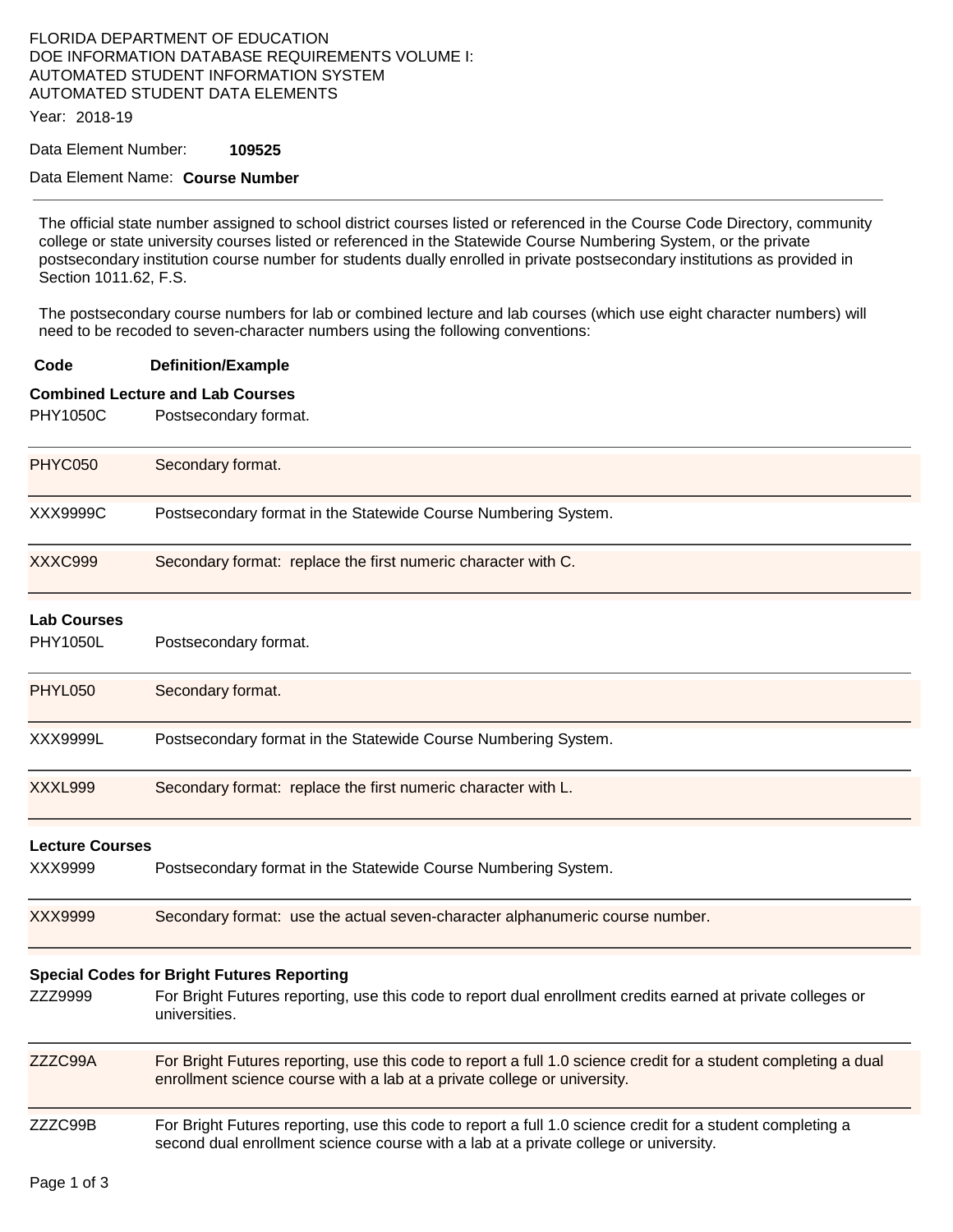#### Data Element Number: **109525**

### Data Element Name: **Course Number**

ZZZC99C For Bright Futures reporting, use this code to report a full 1.0 science credit for a student completing a third dual enrollment science course with a lab at a private college or university.

| Length:                                                                                               | 7                                                              |  |  |
|-------------------------------------------------------------------------------------------------------|----------------------------------------------------------------|--|--|
| Alphanumeric<br>Data Type:                                                                            |                                                                |  |  |
| Year Implemented:                                                                                     | 9192                                                           |  |  |
| <b>State Standard:</b>                                                                                | Yes                                                            |  |  |
| <b>Use Types:</b>                                                                                     |                                                                |  |  |
| State Reporting:                                                                                      | Yes                                                            |  |  |
| Local Accountability:                                                                                 | Yes                                                            |  |  |
| <b>FASTER:</b>                                                                                        | Yes                                                            |  |  |
| Migrant Tracking:                                                                                     | <b>No</b>                                                      |  |  |
| <b>Required Grades:</b>                                                                               | PK-12, Adult                                                   |  |  |
| <b>Programs Required:</b><br>All Programs<br><b>Workforce Development</b><br><b>Formats Required:</b> |                                                                |  |  |
|                                                                                                       | Career and Technical Education Student Course Schedule DB9 16x |  |  |
|                                                                                                       | Career and Technical Education Teacher Course DB9 24x          |  |  |
| <b>Industry Certification</b>                                                                         |                                                                |  |  |
| Student Course Schedule DB9 14x                                                                       |                                                                |  |  |
|                                                                                                       | <b>Student Course Transcript Information DB9 39x</b>           |  |  |
| Teacher Course DB9 15x                                                                                |                                                                |  |  |
|                                                                                                       | <b>WDIS Adult General Education Student Course DB9 48x</b>     |  |  |
| WDIS Career and Technical Education Student Course Schedule DB9 47x                                   |                                                                |  |  |
| <b>WDIS Teacher Course DB9 49x</b>                                                                    |                                                                |  |  |
| <b>Surveys Required:</b><br>Survey 1                                                                  |                                                                |  |  |
| Survey 2                                                                                              |                                                                |  |  |
| Survey 3                                                                                              |                                                                |  |  |
| Survey 4                                                                                              |                                                                |  |  |
| Survey 5                                                                                              |                                                                |  |  |
| Survey 9                                                                                              |                                                                |  |  |
| Survey F                                                                                              |                                                                |  |  |
| Survey W                                                                                              |                                                                |  |  |
| Survey S                                                                                              |                                                                |  |  |

Page 2 of 3